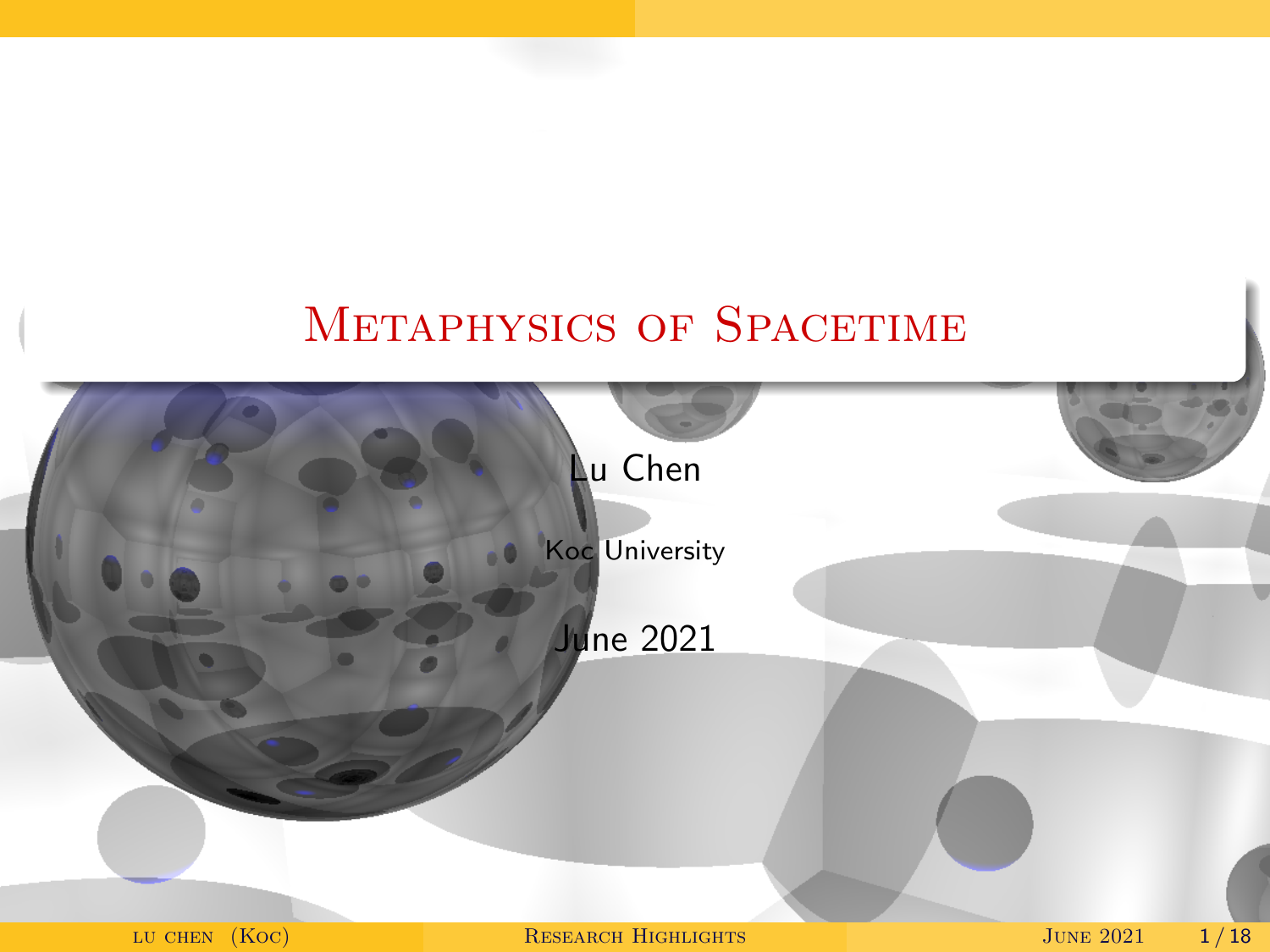#### ABOUT THE PRESENTATION

I will briefly present some results of my past and ongoing projects, and mention some future ones

### **Overview**

- **•** Infinitesimal gunky space
- **•** Smooth infinitesimals in physical geometry
- An algebraic approach to physical fields
- **O** Ongoing & Future Work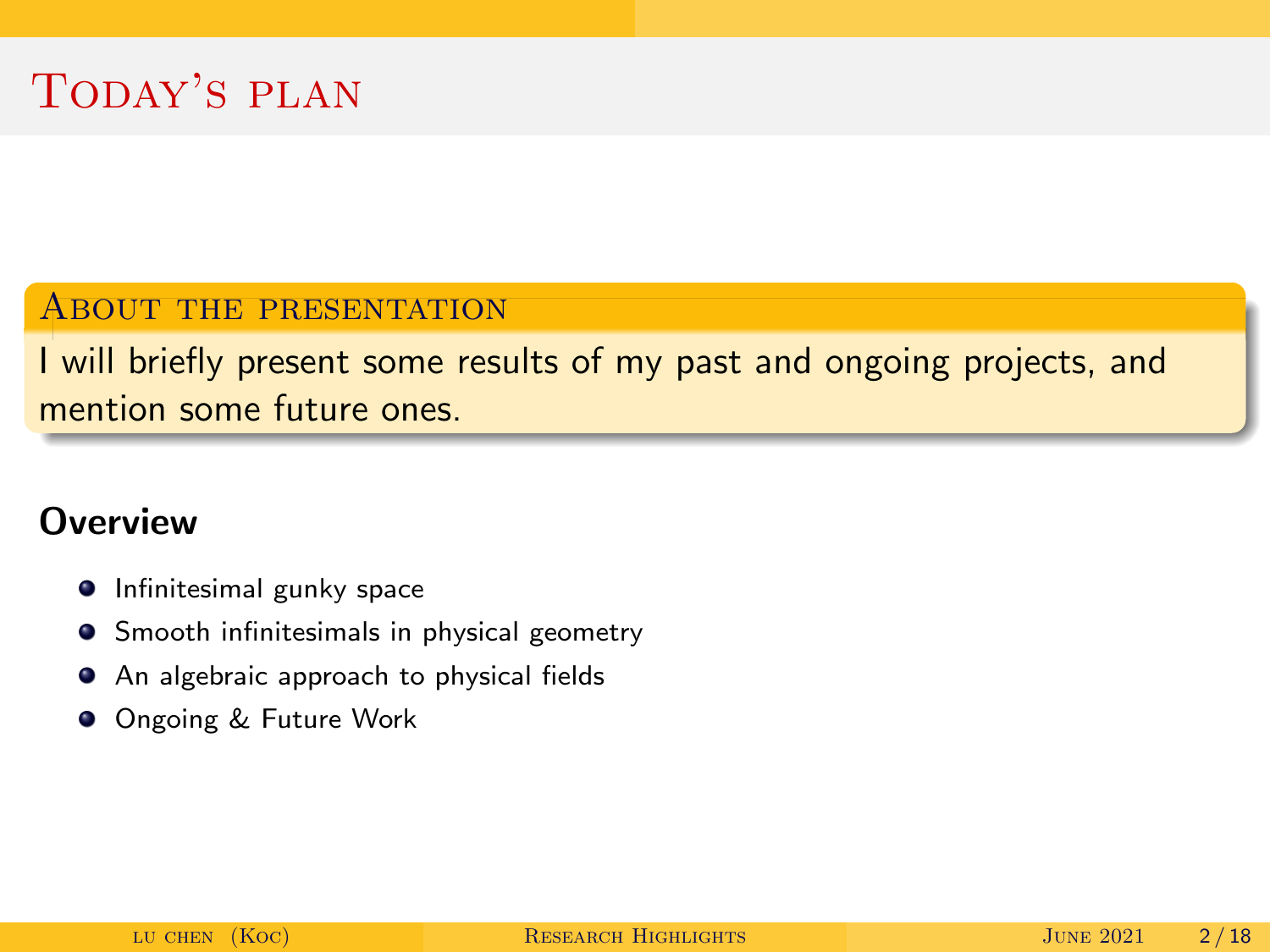# INFINITESIMAL GUNKY SPACE<sup>1</sup>

#### Gunky space

Space is indefinitely divisible, and there are no indivisible regions.

Motivations:

- Point-sized regions do not play much role in physics.
- Point-sized regions cause difficulties in physical and mathematical formalism.

 $<sup>1</sup>$  "Infinitesimal Gunk," Journal of Philosophical Logic (2020).</sup>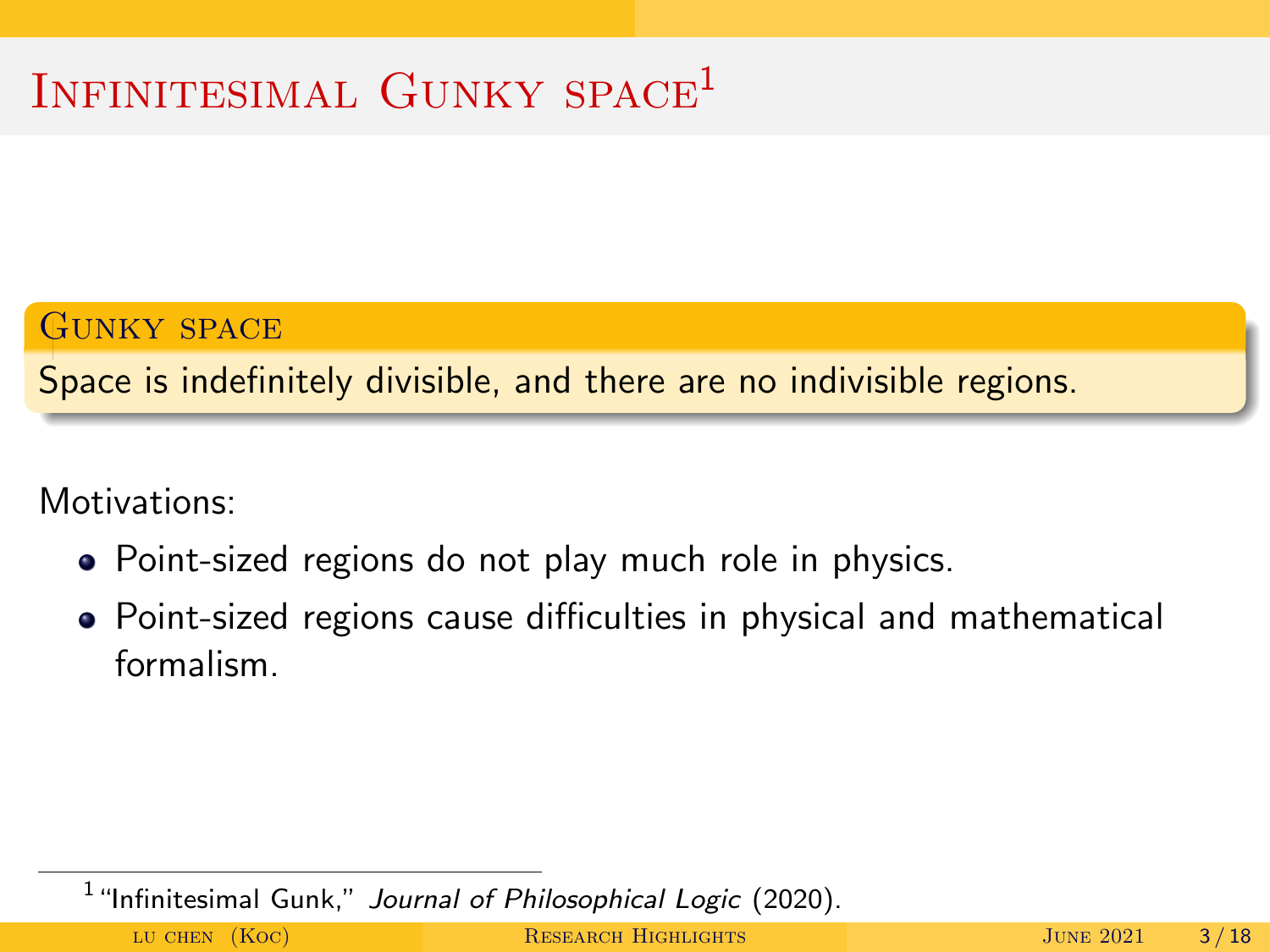# INFINITESIMAL GUNKY SPACE

### Standard formalism

Every region of 1d gunky space is represented by a "regular closed set" in the real line. (Intuitively: a set "fat" enough to have interiors.)

#### Problem

According to standard measure theory, a set with no interior can have a non-zero measure.

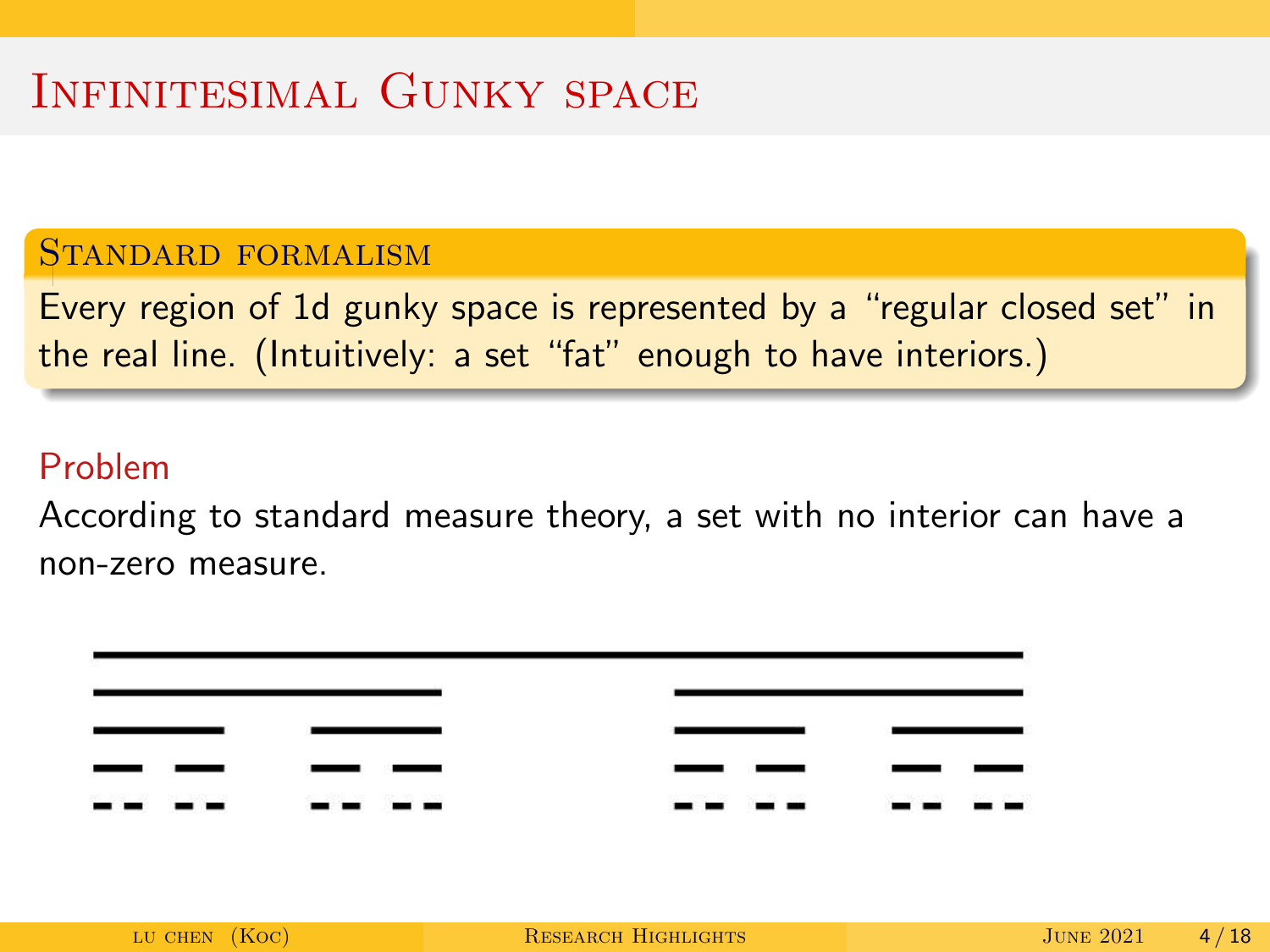# INFINITESIMAL GUNKY SPACE

#### MY PROPOSAL

Every region is represented by a "regular closed set" in the hyperreal line featured by nonstandard analysis.

### Technical Highlights:

- I defined a measure on space that satisfies "hyperfinite additivity." (hyperfinite is an infinite cardinal)
- I proved the topology is different from Roeper's proposal intended for all gunky space.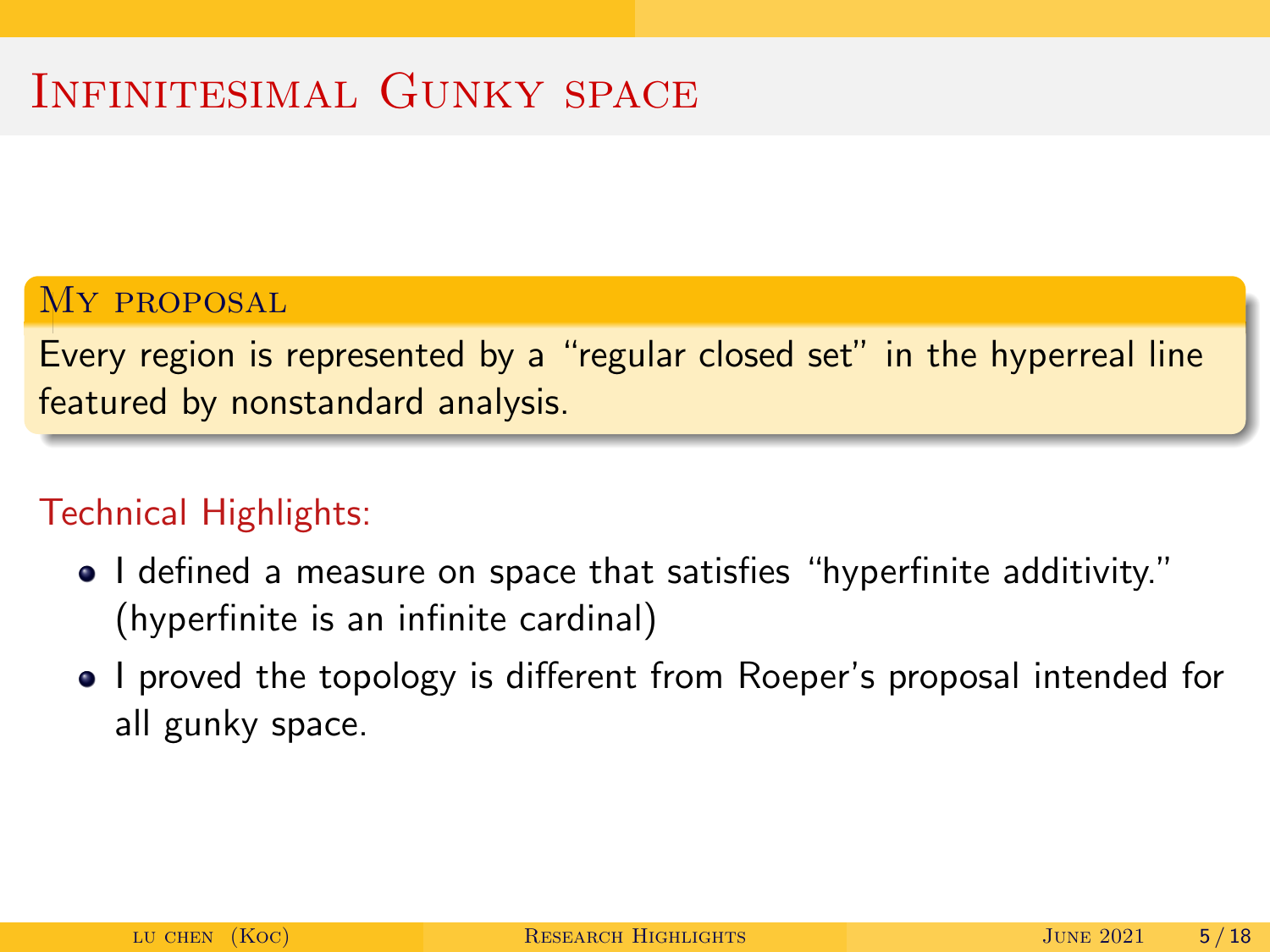Advantages:

- Every region has interiors. Every set with non zero measure, e.g., the fat Cantor set defined on the hyperreal line, has interiors, and is regular closed.
- It has a rich measure theory.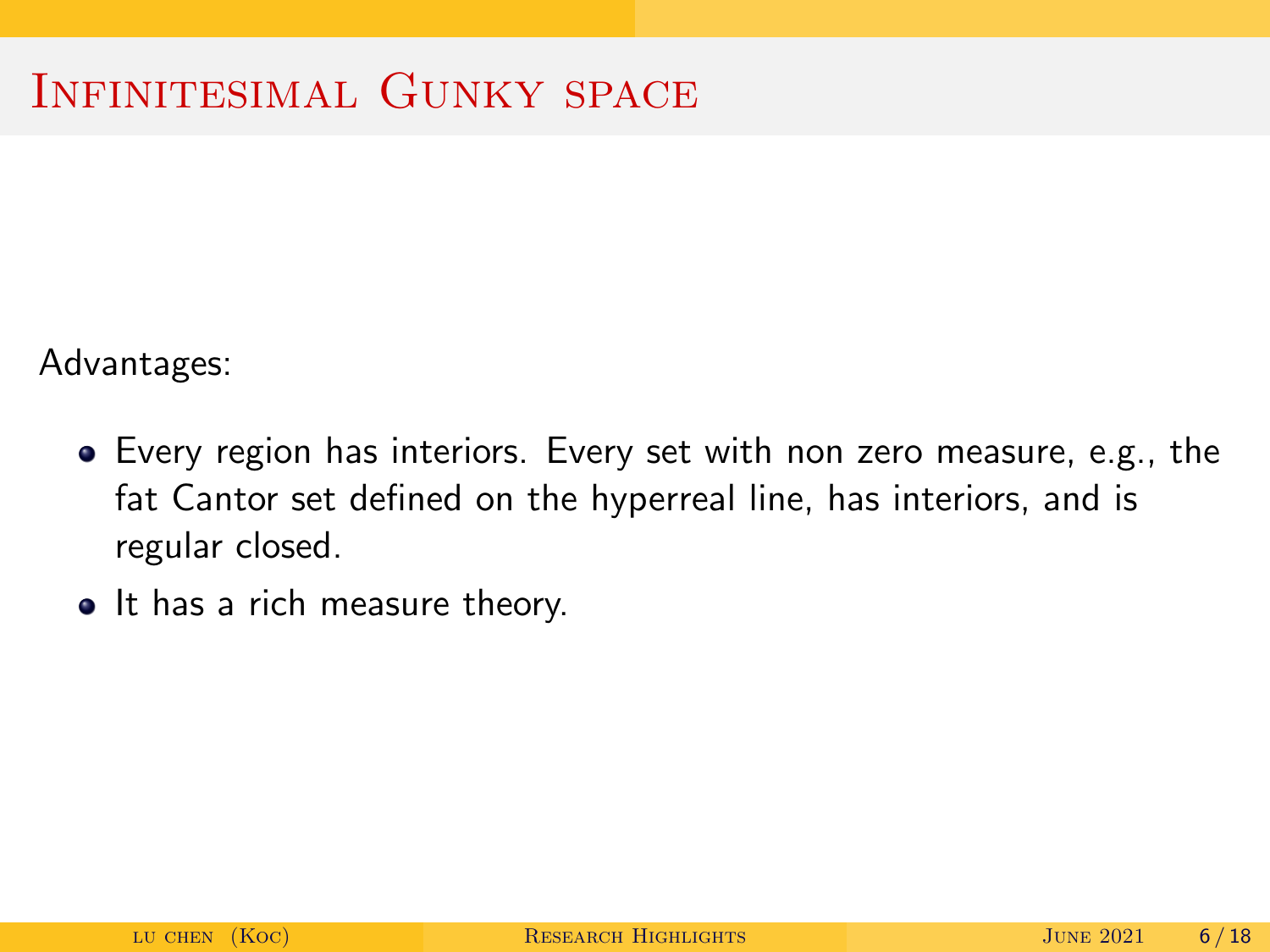### SMOOTH INFINITESIMALS IN PHYSICAL GEOMETRY

I explore a new theory of space with infinitesimal regions based on *smooth* infinitesimal analysis, which: $<sup>2</sup>$ </sup>

- regiments scientific reasoning involving infinitesimals.
- gives a new understanding of vectorial quantities.

 $^2$  "Smooth Infinitesimals in the Metaphysical Foundation of Spacetime Theories," under review.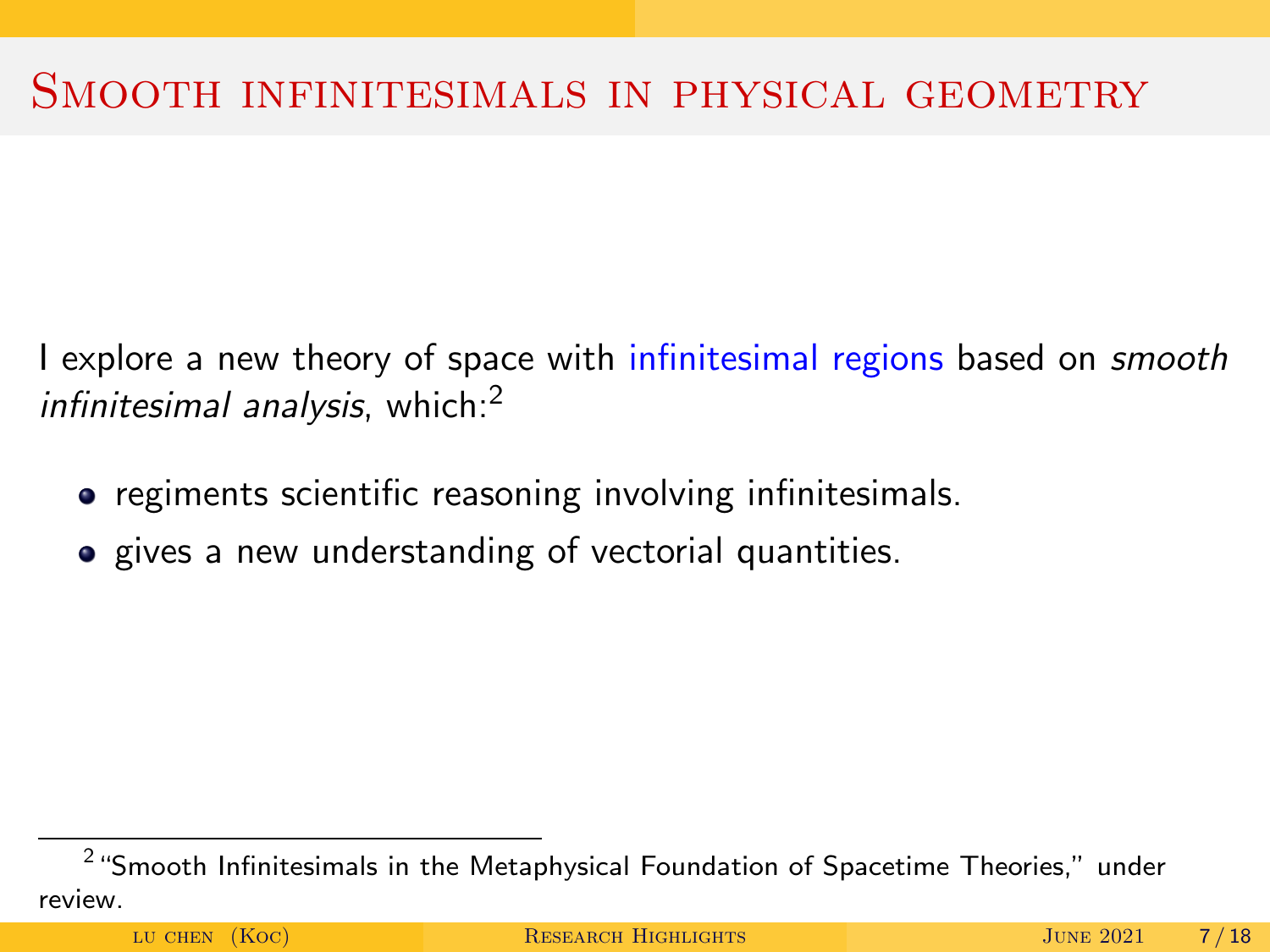## Infinitesimals in Geometry

A circle is a regular polygon with infinitesimal sides.

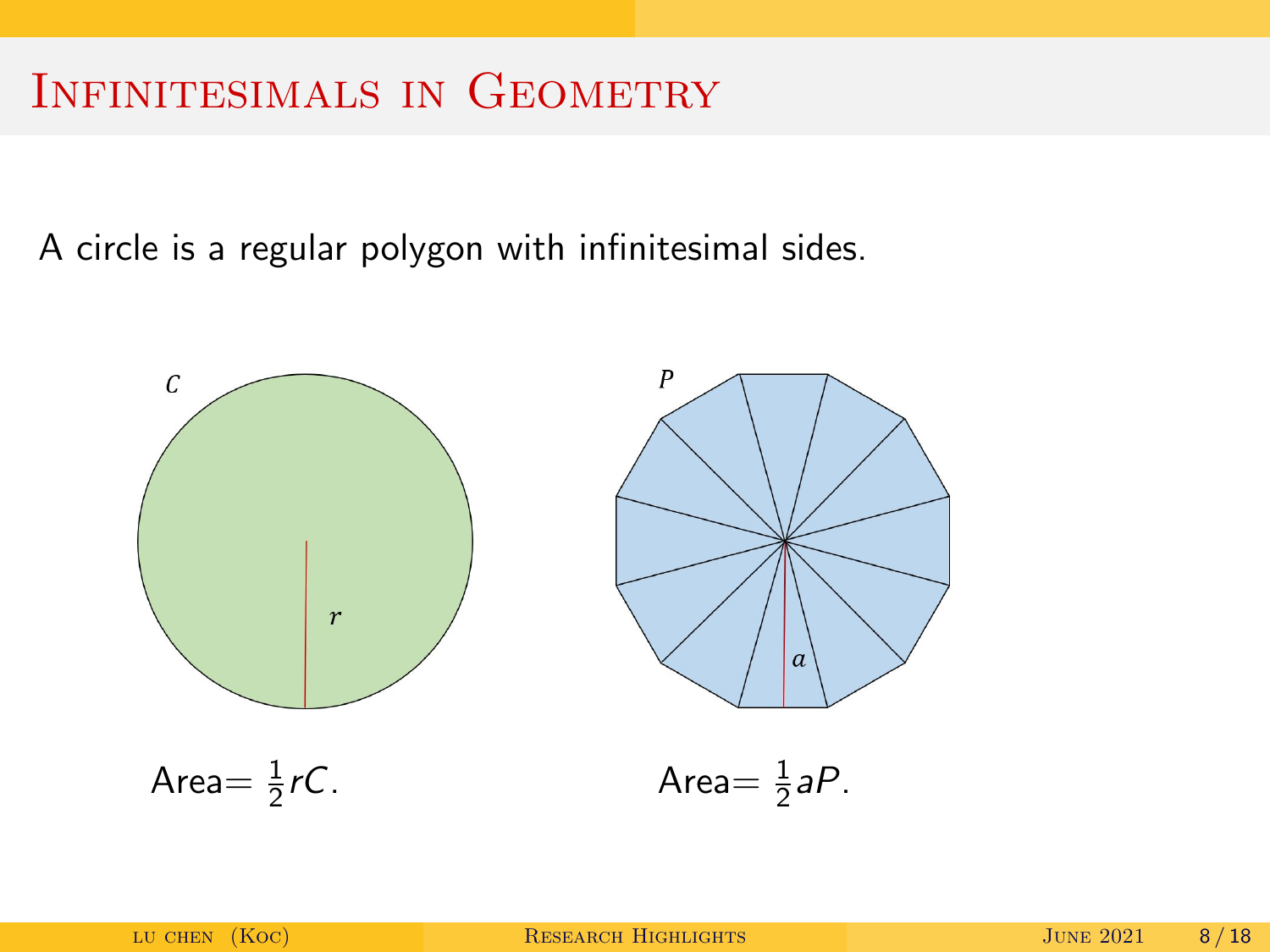## INFINITESIMALS IN PHYSICS

An example from classical mechanics:



 $|\Delta v|/v = |\Delta r|/r$  (triangle similarity)

$$
a=v^2/r
$$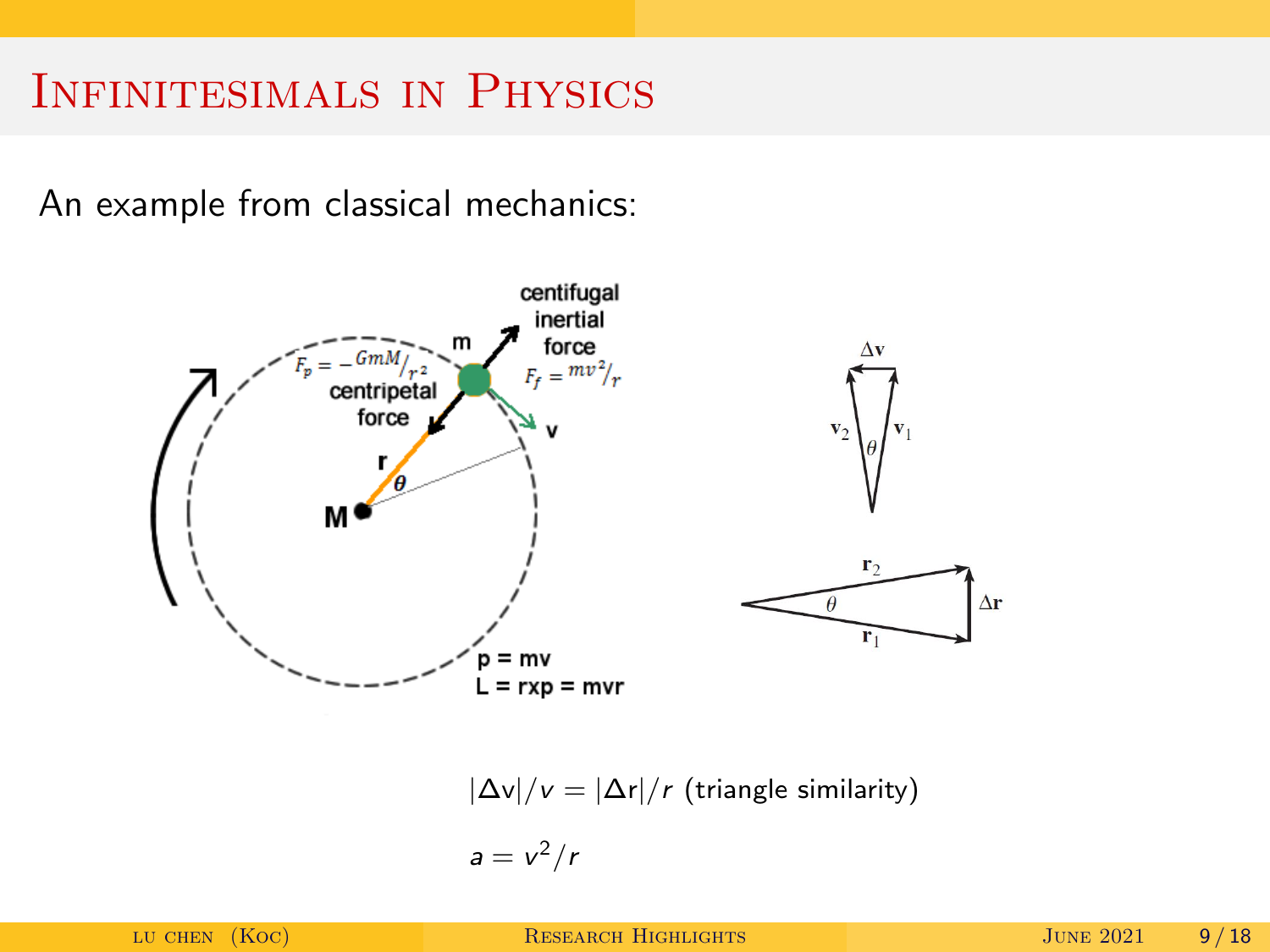Smooth infinitesimal analysis (SIA) is a theory of infinitesimals that aims to regiment those ideas.

Problem: The theory uses intuitionistic logic, and is classically inconsistent.

#### **EXAMPLE**

SIA says: the set of nilpotent numbers is not  $\{0\}$ , but there are no non-zero nilpotent numbers.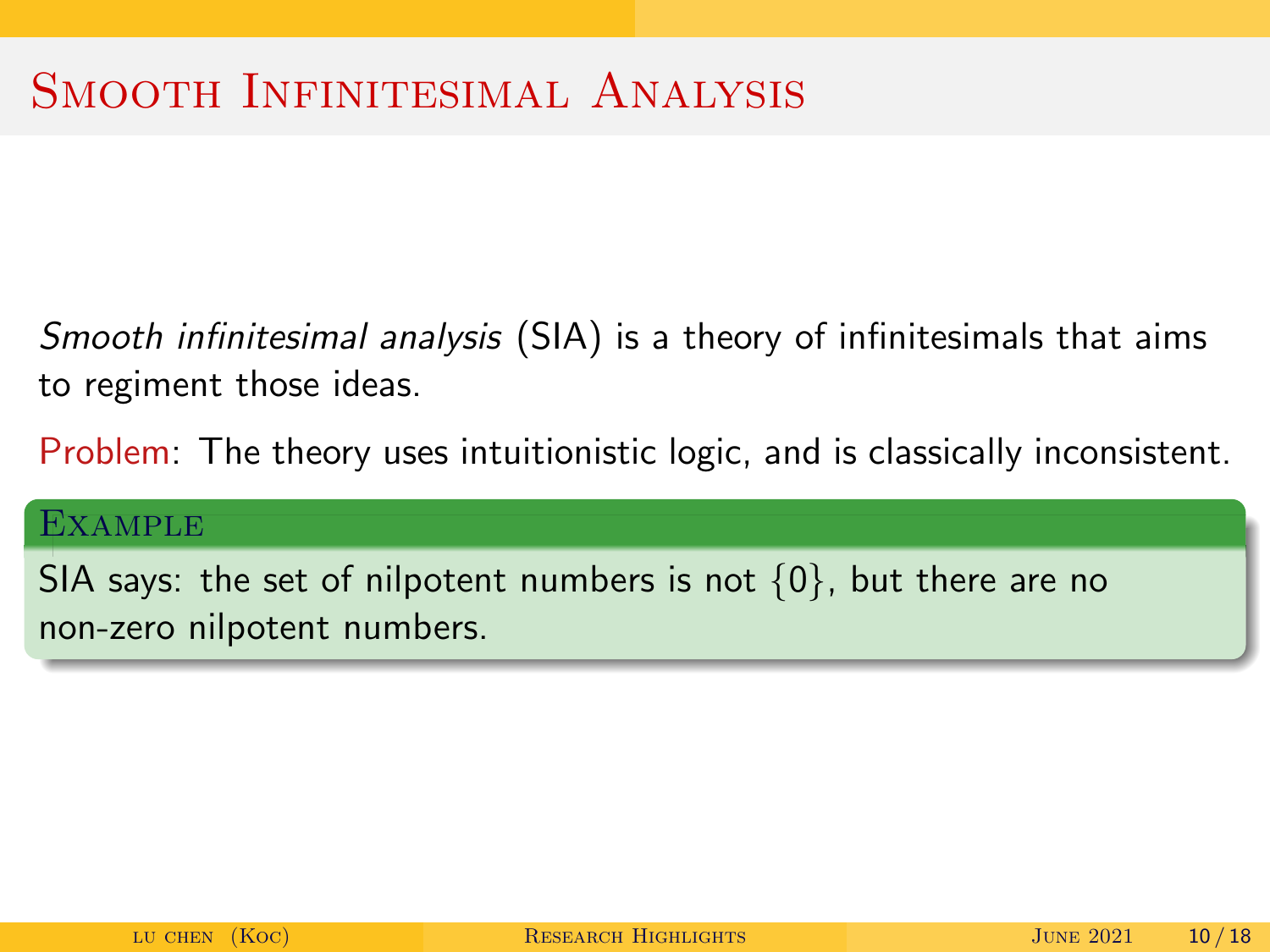### MY SOLUTION

Moerdijk and Reyes (1991) proposed categorical models for SIA under sheaf semantics.

The models consist of  $C^{\infty}$ -rings (roughly, an algebraic structure that have infinitely many operators).

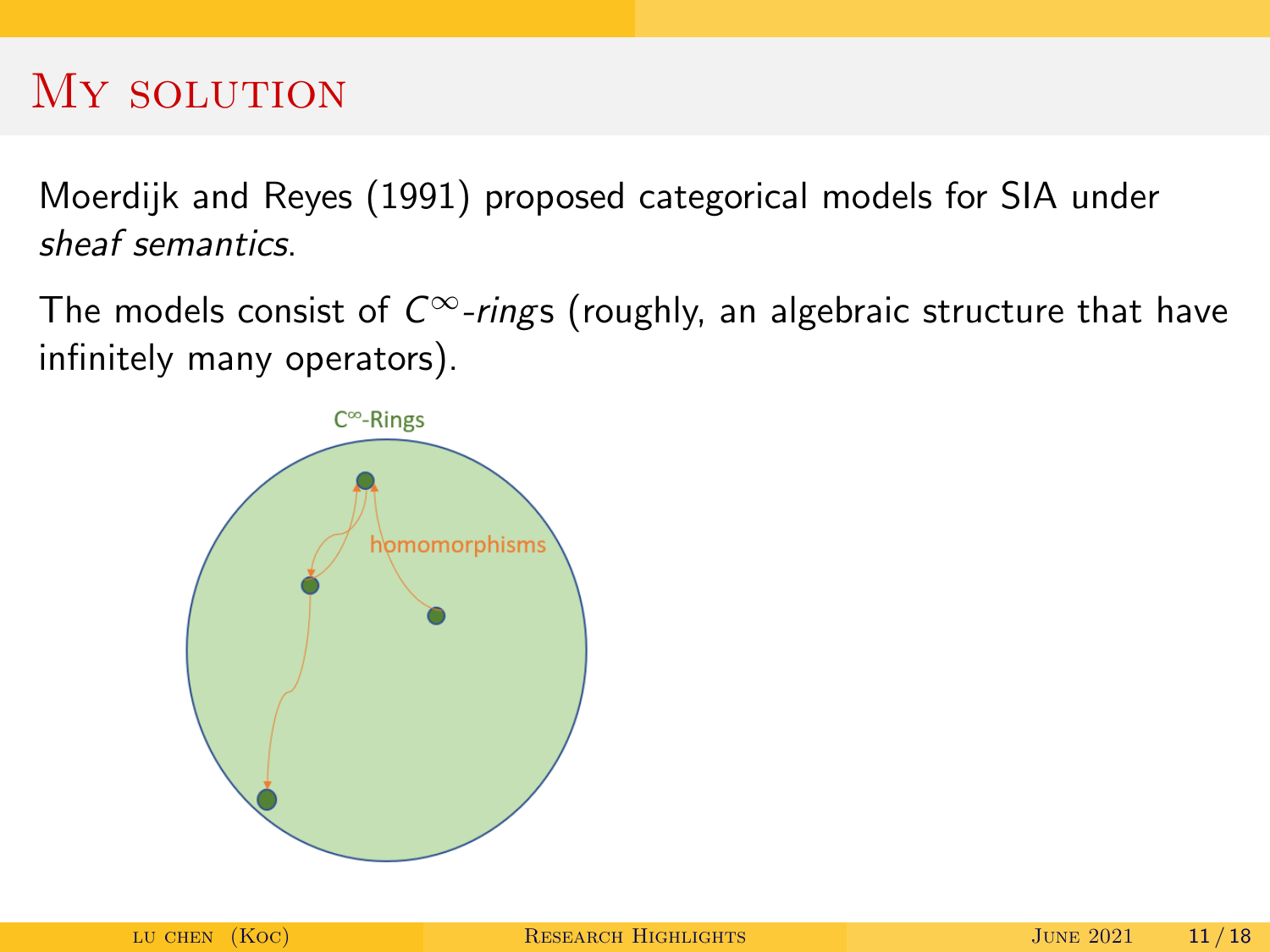...

The semantic approach to SIA: one of those models represent space.

- A  $C^{\infty}$ -ring represents a region of space.
- A homomorphism represents a parthood relation.

As a result, I obtain a classical theory of space with infinitesimal regions from SIA (with a mereology and differential structure).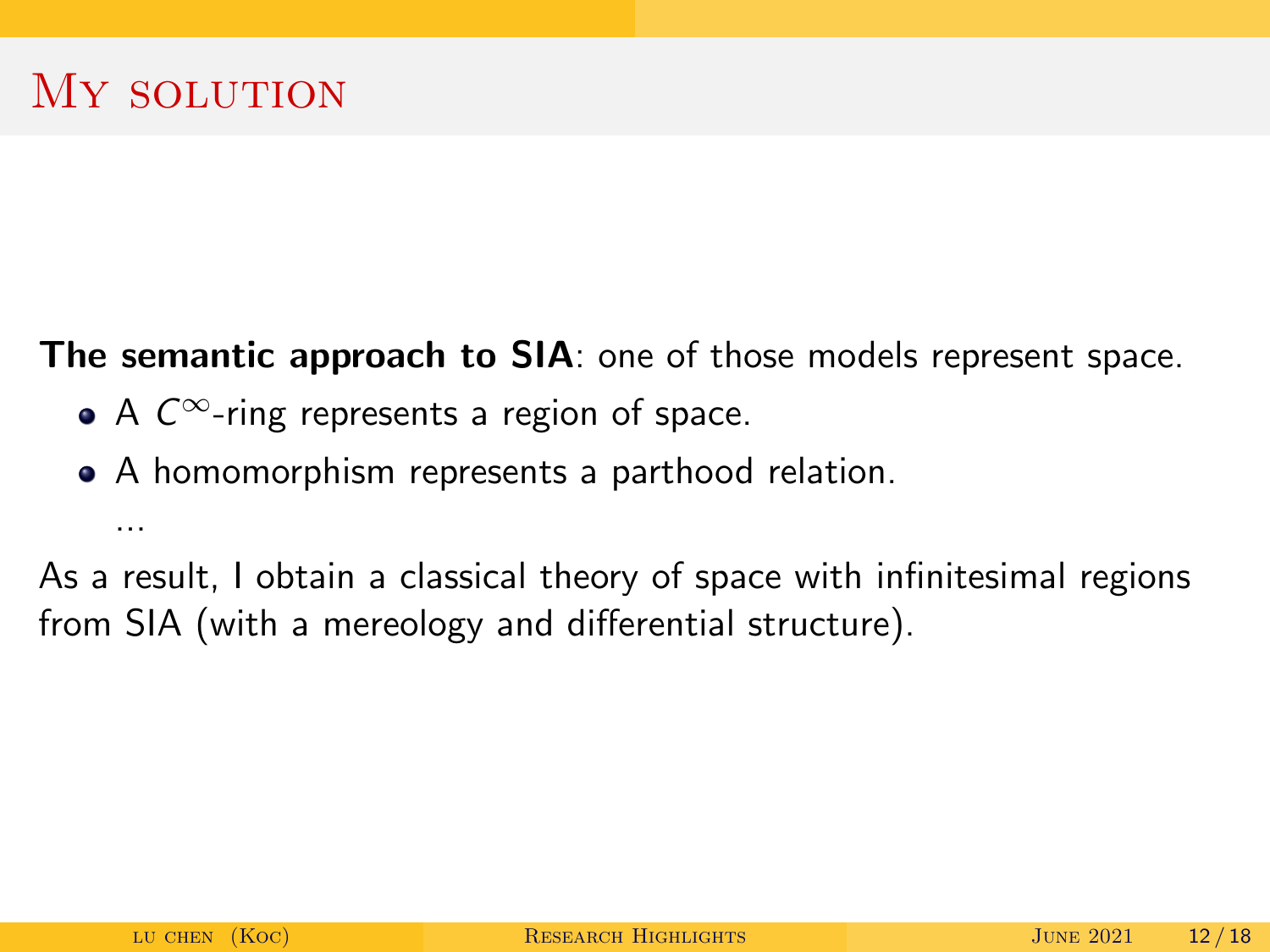# Generalizing manifolds

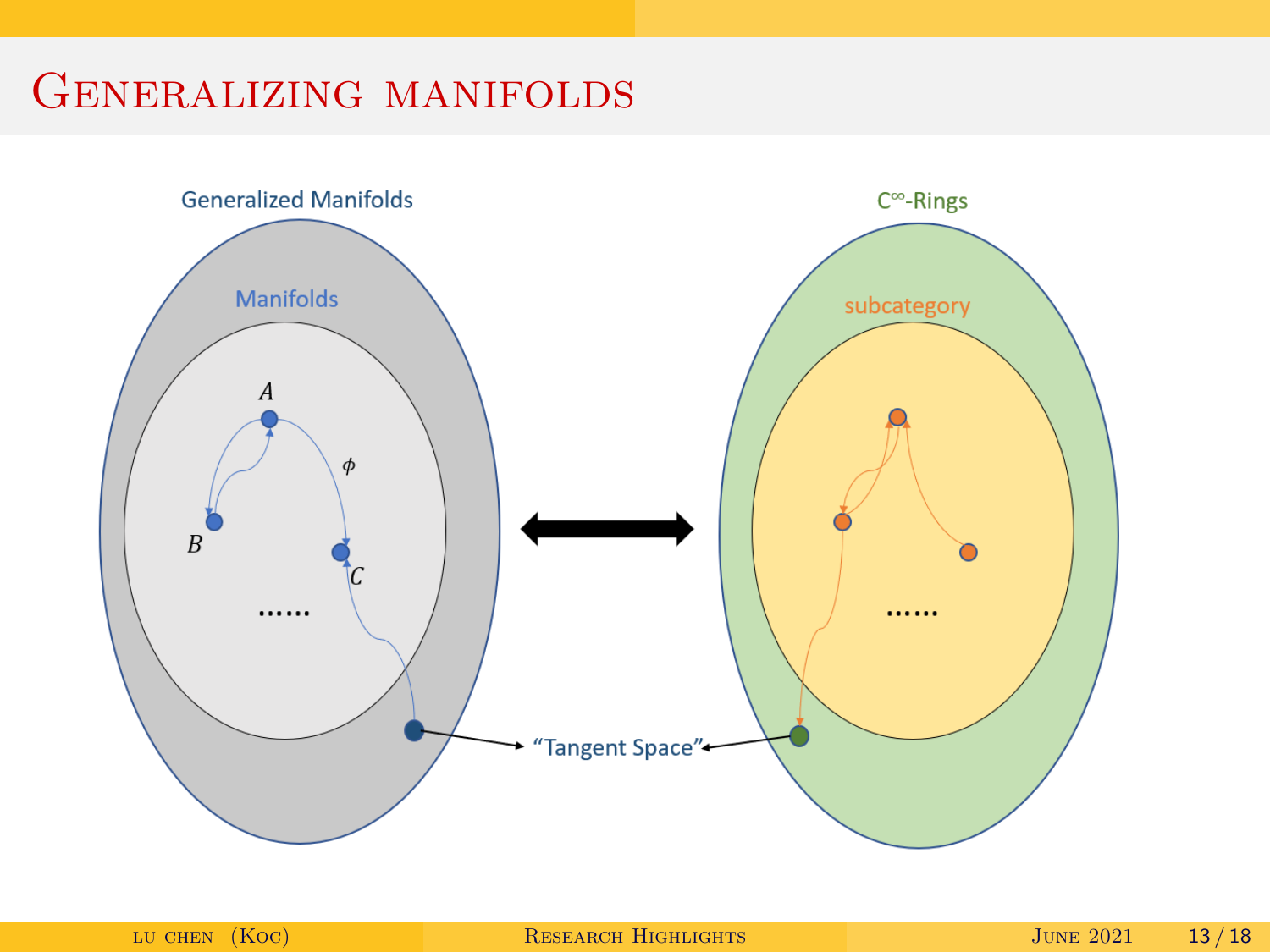# AN ALGEBRAIC APPROACH TO PHYSICAL FIELDS<sup>3</sup>

### MANIFOLD SUBSTANTIVALISM

Physical fields are standardly defined on manifolds. This leads to the view that manifolds are real and represent spacetime.

Problems:

- Empirical underdetermination & radical indeterminism
- Quantum physics

 $^3$  "Beyond Spacetime: an Algebraic Approach to all Physical Fields," (coauthored with Fritz) under review.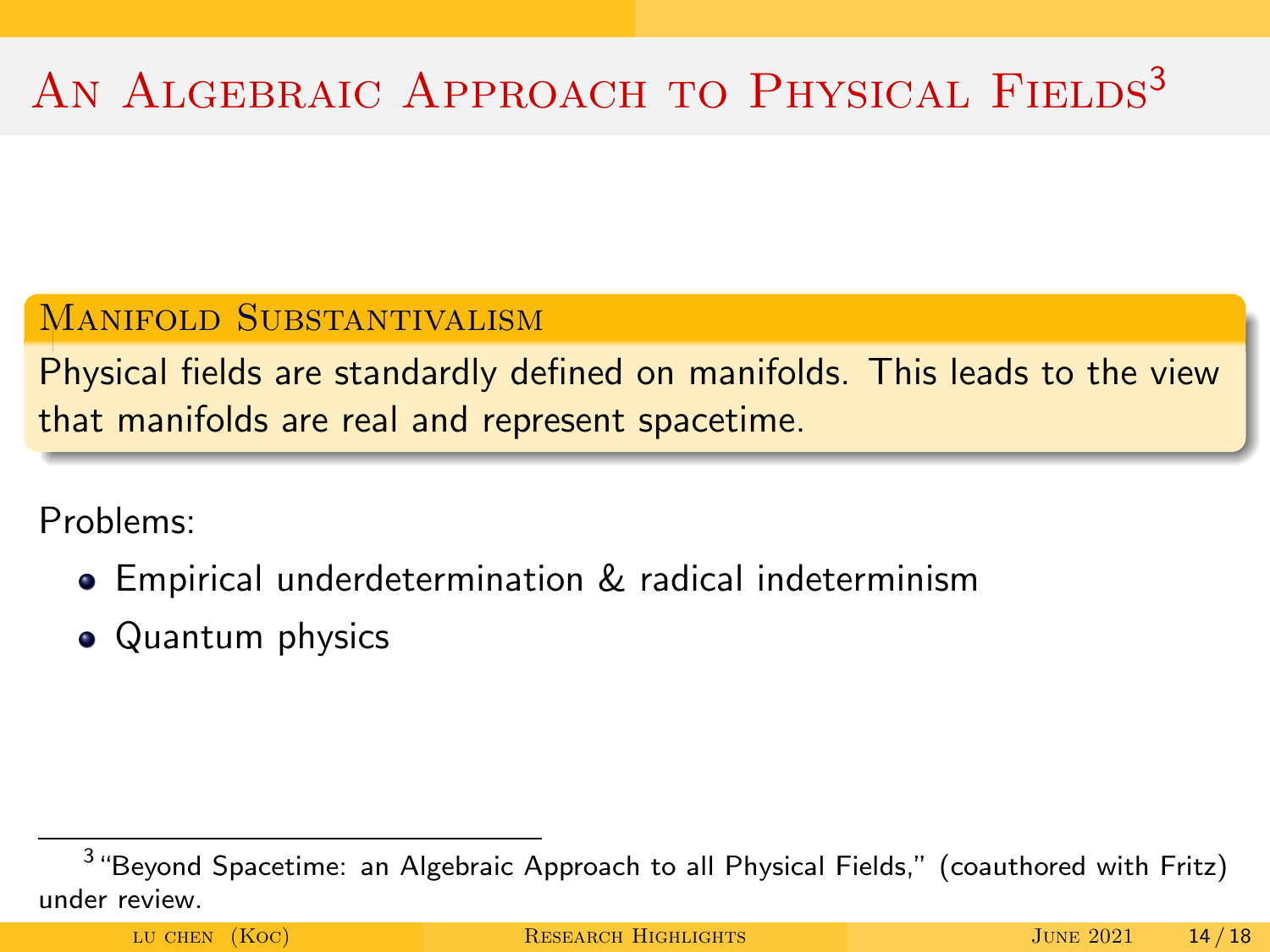# AN ALGEBRAIC APPROACH TO PHYSICAL FIELDS

#### **ALGEBRAICISM**

Physical fields exist at the fundamental level without an underlying manifold. The configurations of a field constitute an algebraic structure, e.g., an  $C^{\infty}$ -ring.

But there is still a "ghost" manifold in this algebraicism. The basic algebraic entity is not a physical field recognized by current physics.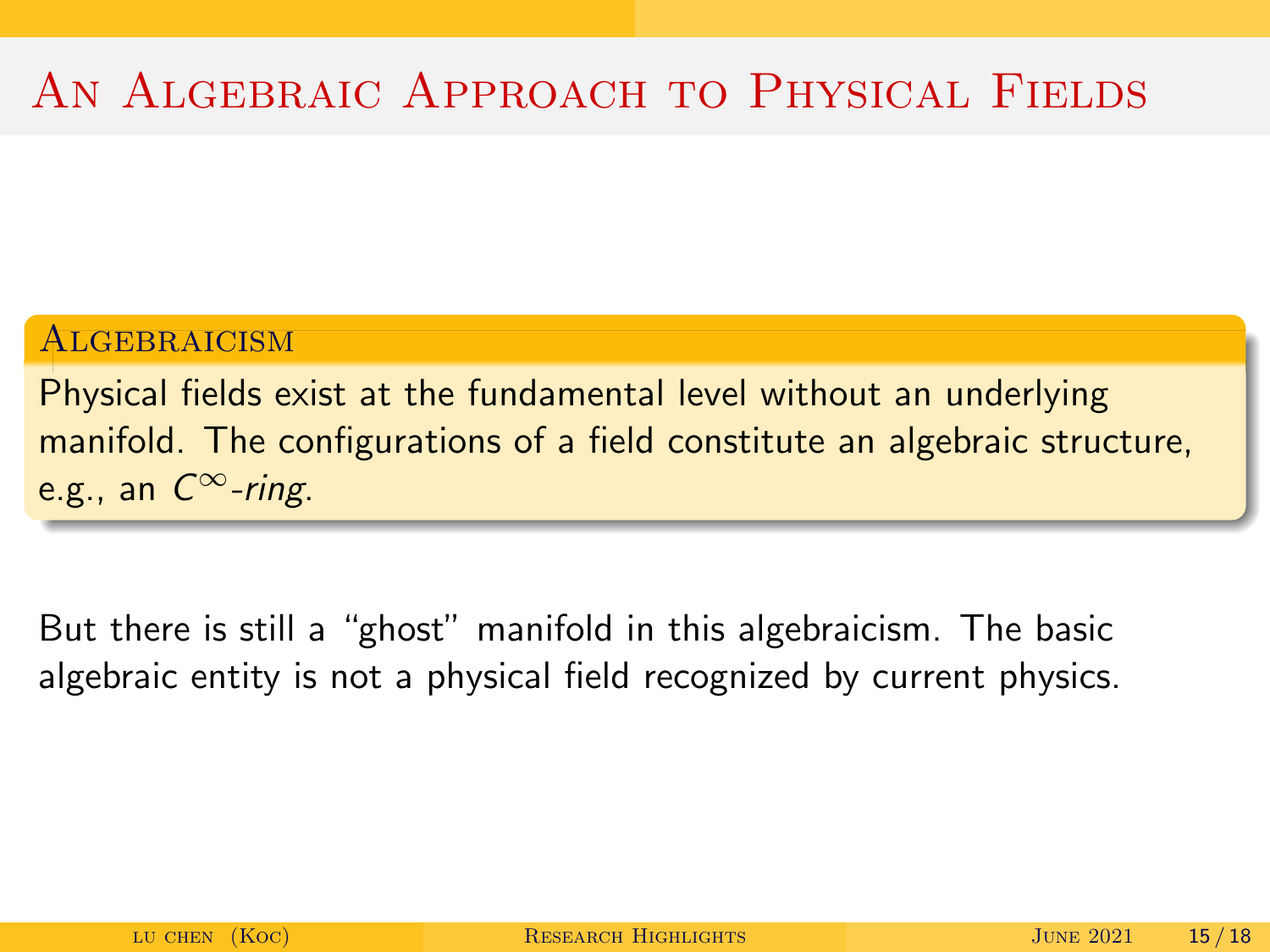# **OUR SOLUTION**

### FIELD ALGEBRA

The basic algebraic structure consists of all and only physical fields recognized by current physics (with the possibility to expand).

How do we build an algebra consisting of all types of physical fields? e.g. electromagnetic field is a one-form; the metric field is a tensor field; fermion fields are spinor fields.

Tools from category theory:

- $\bullet$  Fields  $\rightarrow$  Functors
- **•** Interactions between fields  $\rightarrow$  Natural transformations
- Fields  $\rightarrow$  the field algebra defined by "natural operators"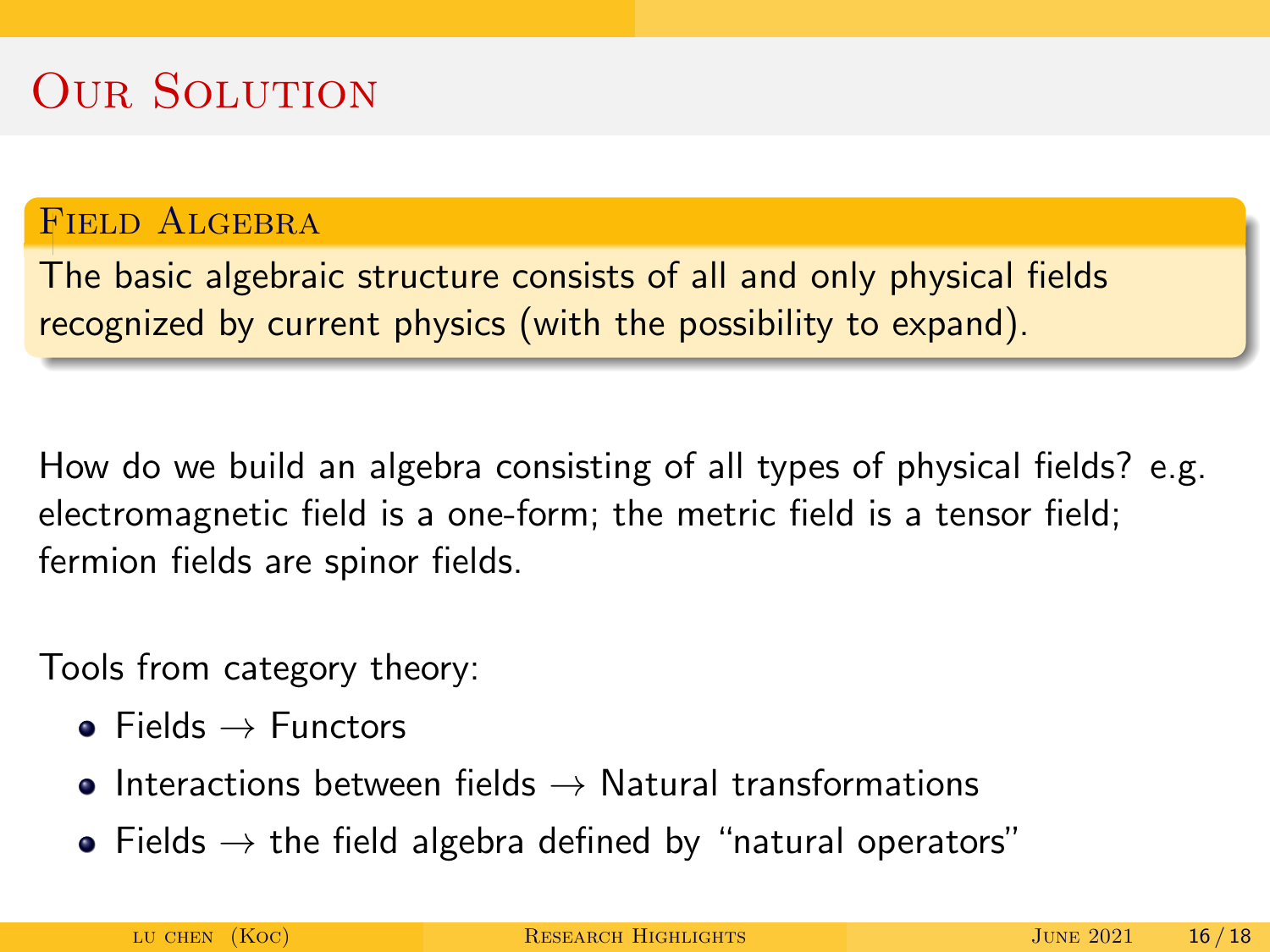#### A Defense of Dynamicism

I defend the view that geometric features of physical reality are not fundamental and can be derived from dynamic laws. (Under preparation; draft available.)

#### WHERE DOES EFFECTIVE SPACETIME FALL SHORT

I highlight the appeals of the EFT approach to physics, but argue that the approach to general relativity fails as a realistic theory. (Under preparation; draft available.)